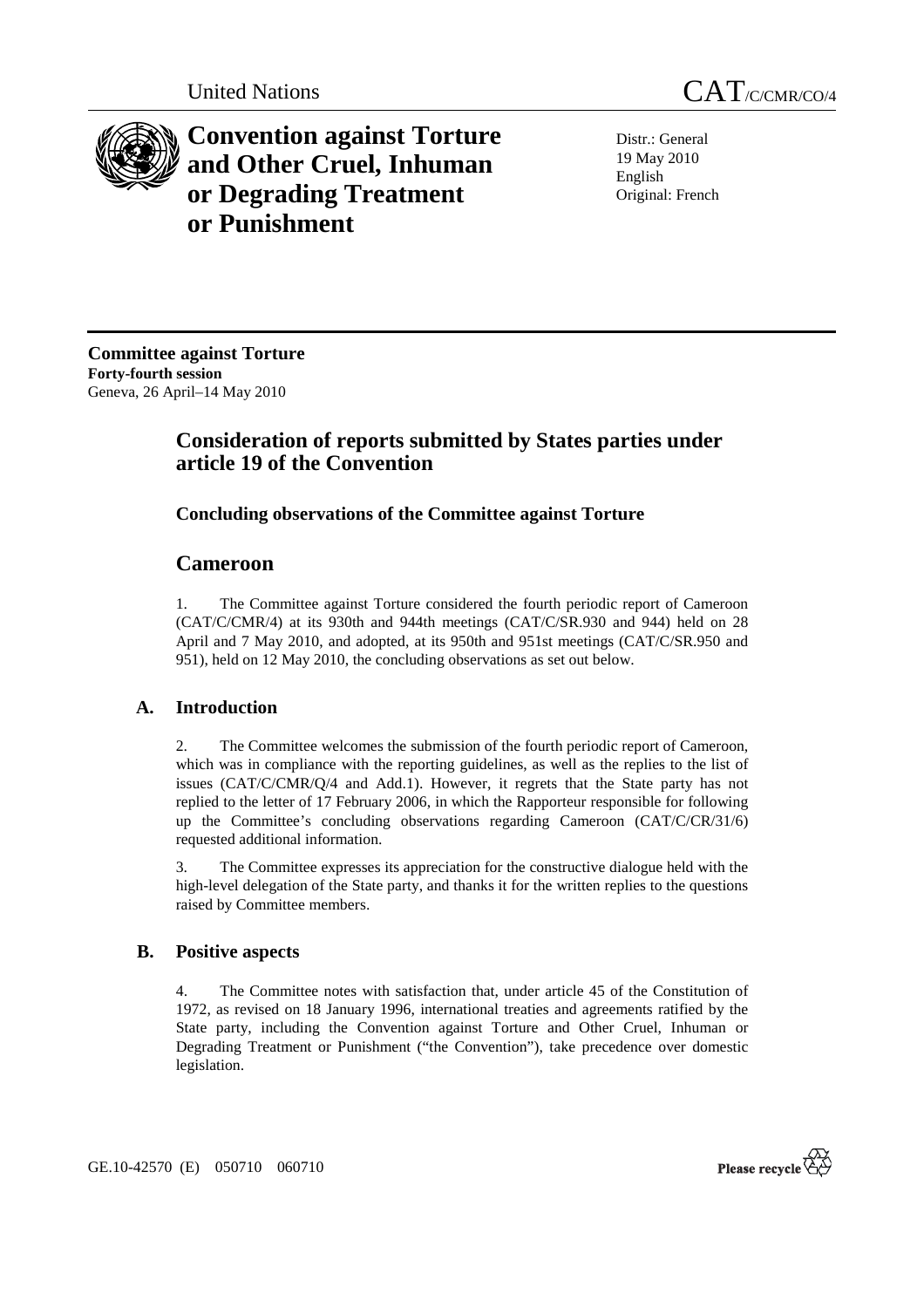5. The Committee notes with satisfaction the legislative and institutional advances made by the State party since the consideration of the third periodic report (CAT/C/34/Add.17), particularly:

 (a) Decree No. 2004/320 of 8 December 2004 on the organization of the Government and the transfer of prison administration to the Ministry of Justice;

 (b) Decree No. 2005/122 of 15 April 2005 on the organization of the Ministry of Justice and the creation of the Directorate for Human Rights and International Cooperation;

- (c) Act No.  $2005/006$  of 27 July 2005 on the status of refugees;
- (d) Act No. 2005/007 of 27 July 2005 on the Code of Criminal Procedure;

 (e) Act No. 2005/015 of 29 December 2005 on combating smuggling and trafficking in children.

6. The Committee welcomes the ratification by the State party, on 18 May 2004, of the United Nations Convention against Transnational Organized Crime and two of its three protocols: the Protocol to Prevent, Suppress and Punish Trafficking in Persons, Especially Women and Children, and the Protocol against the Smuggling of Migrants by Land, Air and Sea.

7. The Committee notes with satisfaction the ratification, on 28 March 2009, of the Protocol to the African Charter on Human and People's Rights on the Rights of Women in Africa.

8. The Committee welcomes the fact that the State party has agreed to host the United Nations Subregional Centre for Human Rights and Democracy in Central Africa and its unwavering support for the Centre's activities.

9. The Committee notes with satisfaction the State party's cooperation with the European Union in the context of the Programme to Improve Detention Conditions and Respect of Human Rights.

# **C. Main areas of concern and recommendations**

# **Definition of torture and appropriate penalties**

10. The Committee has noted that article 132 bis of the Criminal Code contains a definition of torture but regrets that, in spite of repeated requests, the State party has not provided it with a copy of the text. The Committee is therefore unable to assess whether or not the State party fully incorporated the definition of torture under articles 1 and 4 of the Convention. Moreover, the Committee notes with concern that domestic legislation does not provide for the imposition of sentences that take into account the seriousness of the offence (arts. 1 and 4).

**The State party should provide the Committee with the necessary information for it to assess whether or not the State party has incorporated into its Criminal Code a definition of torture that complies with articles 1 and 4 of the Convention. The Committee emphasizes that the definition of torture should set out clearly the purpose of the offence, provide for aggravating circumstances, include the attempt to commit torture as well as acts intended to intimidate or coerce the victim or a third person, and refer to discrimination of any kind as a motive or reason for inflicting torture. The definition should also criminalize torture inflicted by or at the instigation of or with the consent or acquiescence of a public official or other person acting in an official capacity. The State party should also ensure that the provisions criminalizing**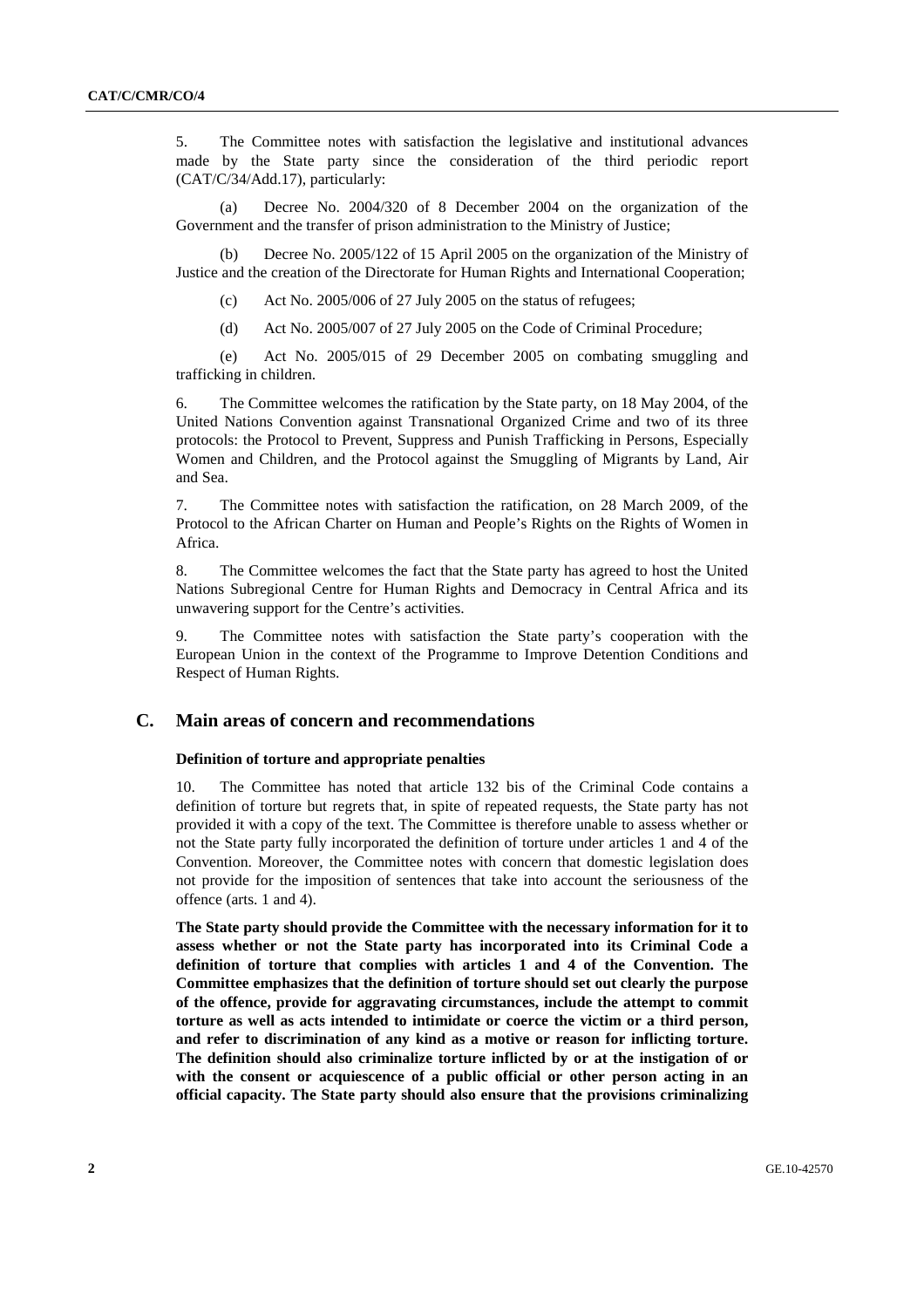**acts of torture and making them punishable by criminal penalties are proportional to the seriousness of the acts committed.** 

# **Fundamental legal safeguards**

11. The Committee takes note of the provisions in articles 37 and 116 of the Code of Criminal Procedure, under which persons who have been arrested are provided every reasonable facility to contact family members, obtain legal advice and consult a physician. Nevertheless, the Committee is concerned by information it has received indicating that, in practice, detainees, from the time of their arrest, rarely benefit from the guarantees provided for in the Code of Criminal Procedure. In addition, the Committee is deeply concerned by the fact that police custody, limited to 48 hours and renewable once with the authorization of the State prosecutor, is not observed in practice and that arrests are not registered immediately. It is especially concerned by credible allegations that law enforcement officials use extensions of police custody to extort money (arts. 2 and 11).

**The State party should, without delay, implement measures to ensure that all basic guarantees are applied to all suspects from the moment of their arrest, in particular the rights to: access to a lawyer; to be examined by an independent physician; to contact a relative or friend; to be informed of one's rights from the moment of detention, including the right to be informed of the charges; and to be brought promptly before a judge. Furthermore, the authorities should systematically and regularly update detention registers, which should contain the name of every detainee, the identity of arresting officials, the date of the detainee's admission and release, and all other information required for such registers.** 

### **Accessible complaints mechanism and legal aid**

12. The Committee is concerned by allegations that victims and especially women victims of torture or cruel, inhuman or degrading treatment have difficulty accessing justice. It is also concerned that legal assistance is available only to accused persons who face a life sentence or capital punishment (arts. 2 and 11).

**The State party should take steps to facilitate access to justice for all victims of torture or cruel, inhuman or degrading treatment and make legal aid available to all those persons who need it, regardless of the sentences they face.** 

#### **Habeas corpus**

13. The Committee notes the provisions in the Code of Criminal Procedure on habeas corpus and compensation for improper pretrial detention. However, it is concerned that a writ of habeas corpus must be accompanied by an order of release from the State prosecutor. It is also concerned that a claims commission set up under article 237 of the Code of Criminal Procedure is still not working (art. 2).

**The State party should revise its Code of Criminal Procedure to allow anyone with a writ of habeas corpus to be released immediately. The State party should also activate the claims commission without delay.** 

### **Pretrial detention**

14. In spite of the State party's explanations, the Committee remains deeply concerned by the high number of persons held in pretrial detention – 14,265 compared with 8,931 convicted prisoners in 2009. It is also concerned that the maximum period of pretrial detention provided for under article 221 of the Code of Criminal Procedure, 12 months in the case of ordinary offences and 18 months for serious offences, is not observed (art. 2).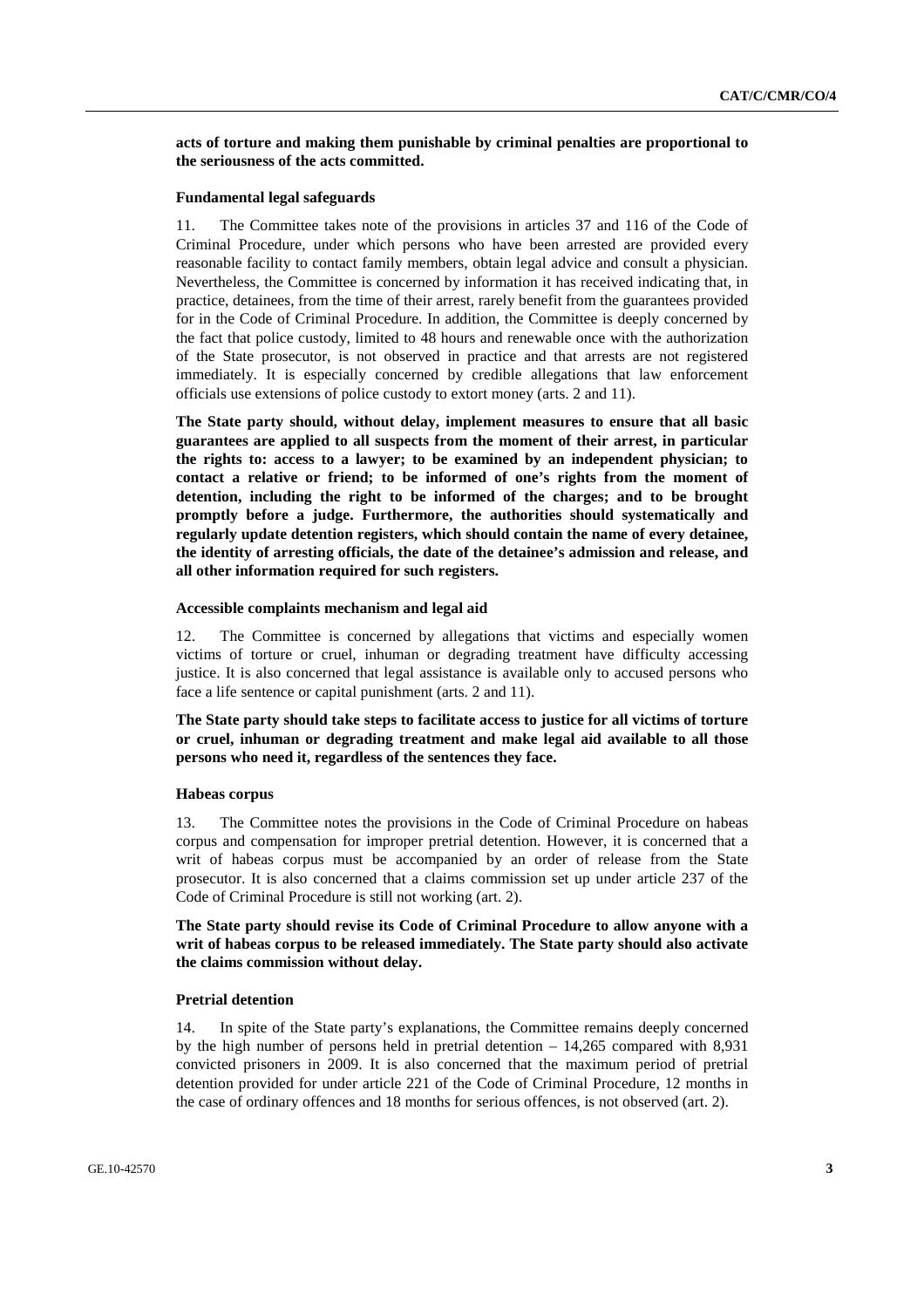**The State party should take urgent steps to reduce the period of pretrial detention, in particular by ensuring that the maximum detention periods provided for under pretrial detention legislation are observed and by applying the principle that pretrial detention should be viewed as an exceptional measure.** 

#### **Prison conditions**

15. While taking note of projects initiated by the State party, with support from the international community, and the State party's commitment, made at the time of its universal periodic review (A/HRC/11/21/Add.1, recommendation 76 [14, 21 and 33]), to improve prison conditions, the Committee remains deeply perturbed by the deplorable living conditions in places of detention. The Committee has received reports of prison overcrowding; violence among prisoners; corruption (such as the renting of prison cells and sale of medical equipment); the lack of hygiene and adequate food; health risks and inadequate health care; the violation of the right to receive visits; and reports that some persons awaiting trial have been held in prison for a period longer than the sentence they face. It is also concerned by the use of civil imprisonment, in conformity with article 564 of the Code of Criminal Procedure, which means that persons, including minors, who have completed their sentences may be held in detention for a further period of from 20 days to 5 years, depending on how much money they owe. The Committee is also concerned by reports that there is no systematic separation of minors from adults, of persons in pretrial detention from convicts, or between men and women, and that female prisoners can be guarded by male staff (arts. 2, 11 and 16).

**The State party should take urgent steps to bring conditions in all places of detention, including gendarmerie and police stations, into line with the Body of Principles for the Protection of All Persons under Any Form of Detention or Imprisonment (General Assembly resolution 43/173) and, in particular:** 

 **(a) Reduce prison overcrowding by favouring non-custodial penalties in its policy on crime, including probation, suspended sentences, community service, along with avenues of out-of-court dispute settlement, such as mediation. Similarly, it should increase judicial and non-judicial staff. As for children in conflict with the law, the State party should ensure that imprisonment is used only as a last resort;** 

 **(b) Improve the quality of food and health care provided to prisoners;** 

 **(c) Take appropriate measures to put an end, once and for all, to alleged corruption and ransom demands in prisons;** 

 **(d) Strengthen judicial supervision of prison conditions;** 

 **(e) Revise the provisions of the Code of Criminal Procedure on civil imprisonment and devise other means to allow detainees to pay off their debts;** 

 **(f) Reorganize prisons so that persons awaiting trial are detained separately from convicted prisoners, improve detention conditions for minors, ensuring that they are always detained separately from adults, and further develop alternative detention centres for minors away from prisons;** 

 **(g) Take measures to ensure that female prisoners are separated from male prisoners and guarded by female staff only;** 

 **(h) Provide a detailed report on the results achieved and/or difficulties encountered in the development of the programme to improve prison conditions by Cameroon and the European Development Fund between December 2006 and December 2010.**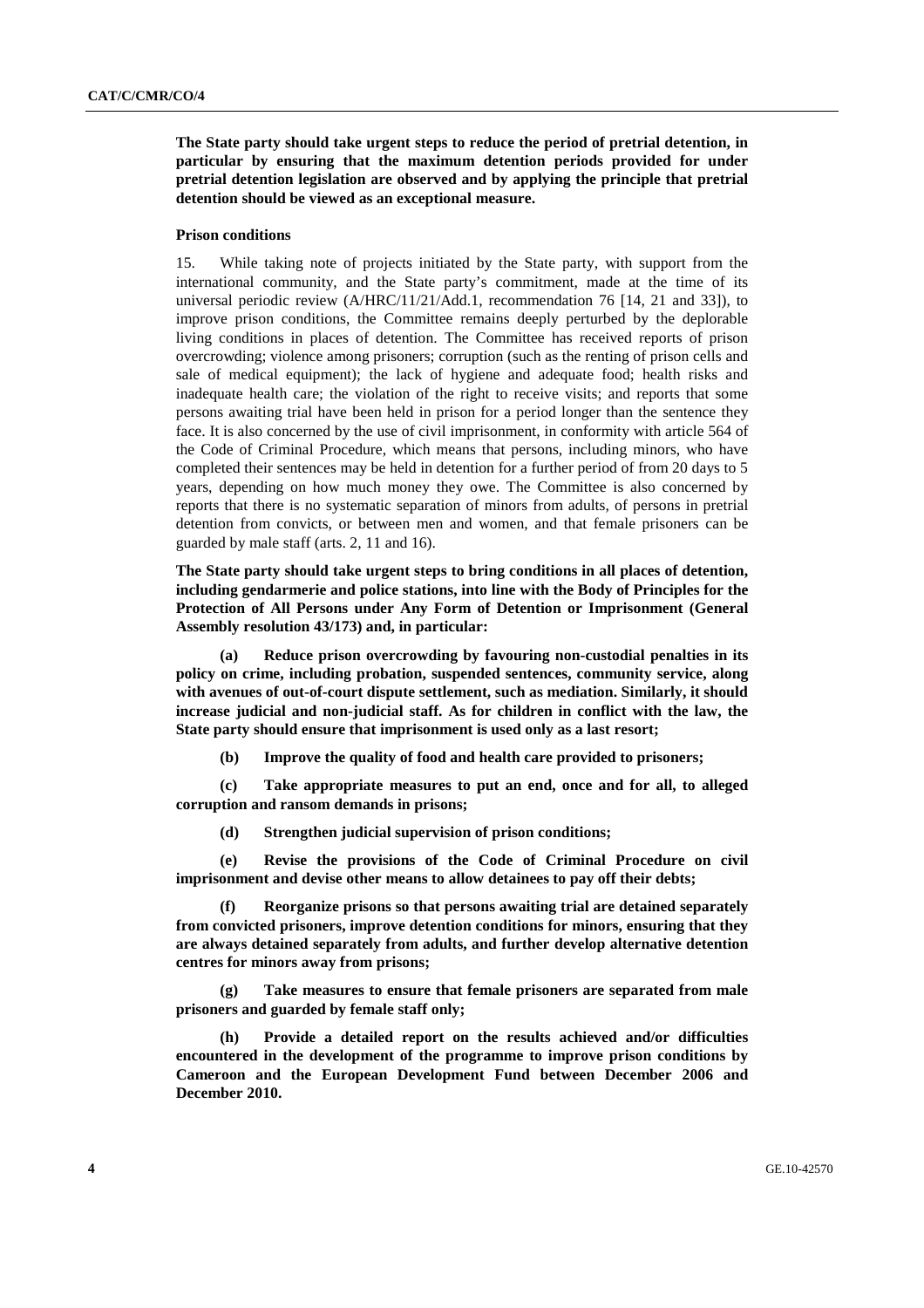16. The Committee is deeply concerned about the high number of deaths in custody. Statistics provided by the State party show that 178 prisoners died between January and October 2008, and that in 38 of those cases no cause of death was specified. It is equally concerned by reports of excessive use of armed force by the security forces during escape attempts by prisoners (arts. 2, 11 and 16).

**The State party should take urgent measures to prevent violence between and against prisoners, as well as deaths in custody. It should ensure that all cases of violence and death in custody are the subject of immediate, impartial, thorough and, where appropriate, forensic medical investigation, and that the persons responsible are brought to justice and convicted. It should be made easier for prisoners to lodge complaints.** 

17. While welcoming the State party's study aimed at a review of Decree No. 92/52 of 27 March 1992, the Committee is concerned about the use in prisons of chains and solitary confinement as disciplinary measures, which may constitute cruel, inhuman or degrading treatment (arts. 11 and 16).

**The Committee encourages the State party to repeal the decree on disciplinary measures in prison and to find methods consistent with the Convention for handling prisoners who pose a security risk.** 

### **Journalists and human rights defenders**

18. The Committee is concerned about allegations that journalists and human rights defenders are the subject of harassment, arbitrary arrest, torture, cruel, inhuman or degrading treatment, and death threats, and that such acts go unpunished. Although taking note of the detailed information supplied by the State party and, in particular, of the administrative investigation into the death in custody, on 22 April 2010, of the journalist Mr. Germain Cyrille Ngota (also known as Bibi Ngota) the Committee is concerned about the high number of journalists and human rights defenders who have been imprisoned and about allegations of torture and cruel, inhuman or degrading treatment. It is also concerned about reports that the security forces put down demonstrations by journalists who were protesting over the circumstances of the death in custody of a journalist (arts. 2, 11, 12 and 16).

**The State party should take effective measures to put an end to the harassment, arbitrary arrest, torture, cruel, inhuman or degrading treatment, and death threats to which journalists and human rights defenders are exposed, and to prevent further acts of violence. In addition, it should ensure that a thorough and effective inquiry is carried out quickly and that the perpetrators of such acts are duly punished. Moreover, the Committee joins the United Nations Educational, Scientific and Cultural Organization (UNESCO) in its call for a thorough forensic medical investigation into the death of the journalist Mr. Ngota in Kondengui prison.** 

## **Events of February 2008**

19. The Committee takes note of the investigations into the events of February 2008 and of the report drawn up in 2009, although it has not received a copy. It also notes the administrative inquiry made into allegations of human rights violations, especially the right to life, by security forces, which concluded that they had acted in self-defence. However, the Committee is concerned about credible reports from a variety of sources alleging that the security forces have carried out, against adults and children, extrajudicial killings, arbitrary detention, acts of torture and cruel, inhuman or degrading treatment, and violations of the right to a fair trial. It is also concerned about the lack of thorough individual, impartial and forensic medical investigations of alleged extrajudicial killings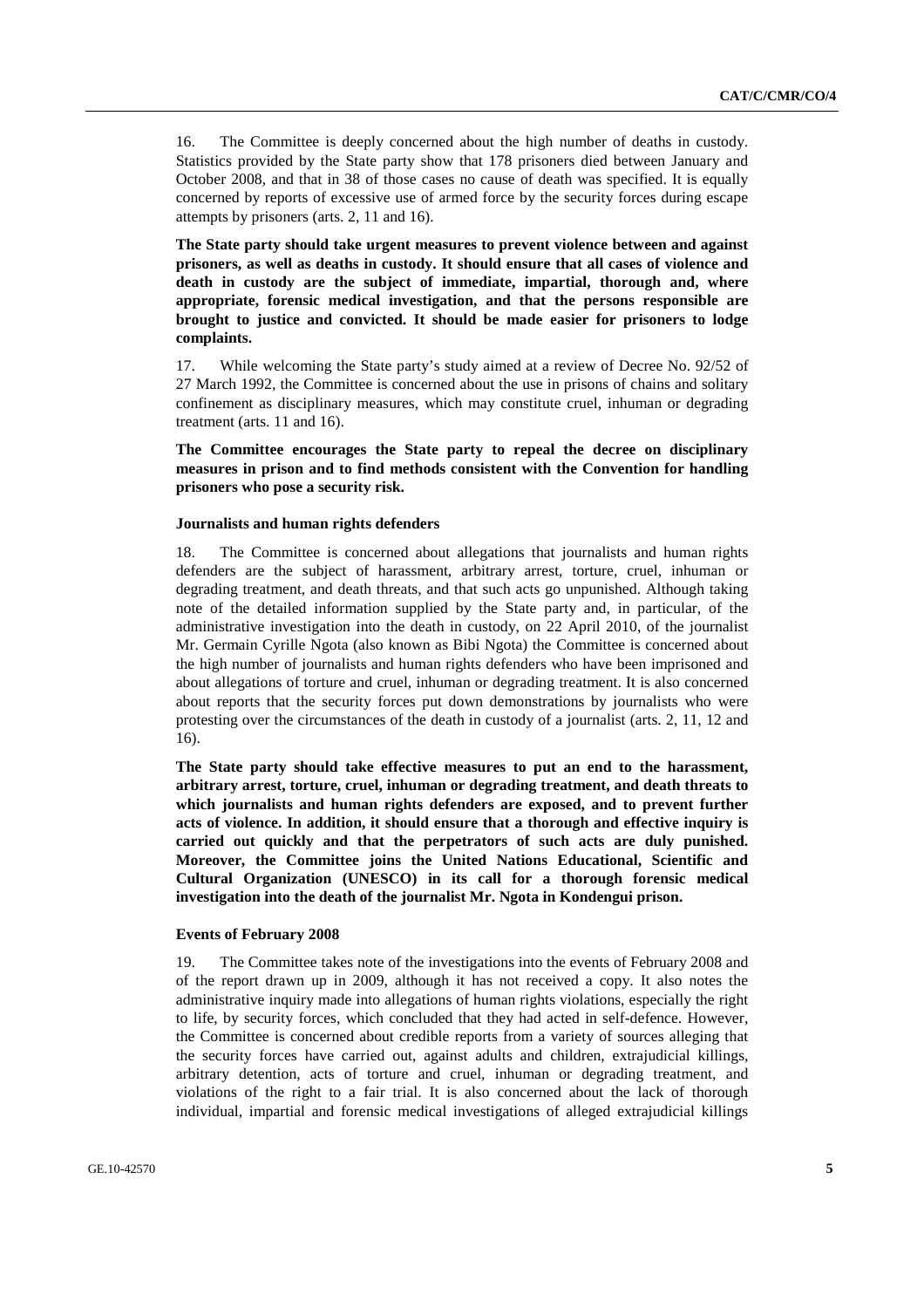and acts of torture and cruel, inhuman or degrading treatment by the security forces (arts. 2, 11, 12 and 16).

**The Committee recommends that a full, thorough and independent inquiry be opened into the events of February 2008. The State party should also publish the report on the inquiries it has carried out and submit a copy of it to the Committee for appraisal. At the same time, the State party should promptly begin thorough, impartial and forensic medical investigations into allegations of extrajudicial killings, acts of torture and cruel, inhuman or degrading treatment by the security forces and ensure that the perpetrators are brought to justice and sentenced appropriately.** 

## **Impunity**

20. While welcoming the information transmitted by the State party on the prosecution of members of the security forces for violations of the Convention, the Committee remains seriously concerned about:

 (a) Credible allegations that investigations and prosecutions relating to acts of torture and cruel, inhuman or degrading treatment are not carried out systematically and that perpetrators who are convicted receive light sentences that are not proportional to the seriousness of their crimes;

 (b) The fact that prior authorization from the Ministry of Defence is required to prosecute gendarmes and military personnel for offences committed in military barracks or while on active duty;

 (c) The lack of measures to protect complainants and witnesses against illtreatment and intimidation after they lodge complaints or give evidence, which means that only a limited number of complaints are lodged for acts of torture or cruel, inhuman or degrading treatment;

 (d) Article 30, paragraph 2, of the Code of Criminal Procedure, under which "the officer, judicial police officer or law enforcement officer who carries out the arrest requests that the person to be arrested accompany him or her and, if the person refuses, uses whatever force is necessary in proportion to the resistance met";

 (e) The lack of exhaustive statistics on the number of investigations and prosecutions of law enforcement officers for acts of torture or cruel, inhuman or degrading treatment (arts. 2, 12, 13 and 16).

**The State party should demonstrate its firm commitment to eliminating the persistent problem of torture and impunity and:** 

 **(a) Publicly and unambiguously condemn the use of all forms of torture, addressing in particular law enforcement officers, the armed forces and prison staff, and including in its statements clear warnings that any person committing or participating in such acts or acting as an accomplice shall be held personally responsible before the law and shall be liable to criminal penalties;** 

 **(b) Take immediate steps to ensure that, in practice, all allegations of torture and ill-treatment are the subject of prompt, impartial and effective investigations and that those responsible — law enforcement officers and others are prosecuted and punished without the need for prior authorization from their superiors or from the Ministry of Defence. Investigations should be conducted by a fully independent body;** 

 **(c) Ensure that, in cases of alleged torture, suspects are suspended from duty immediately for the duration of the investigation, particularly if there is a risk that they might otherwise be in a position to obstruct the investigation;**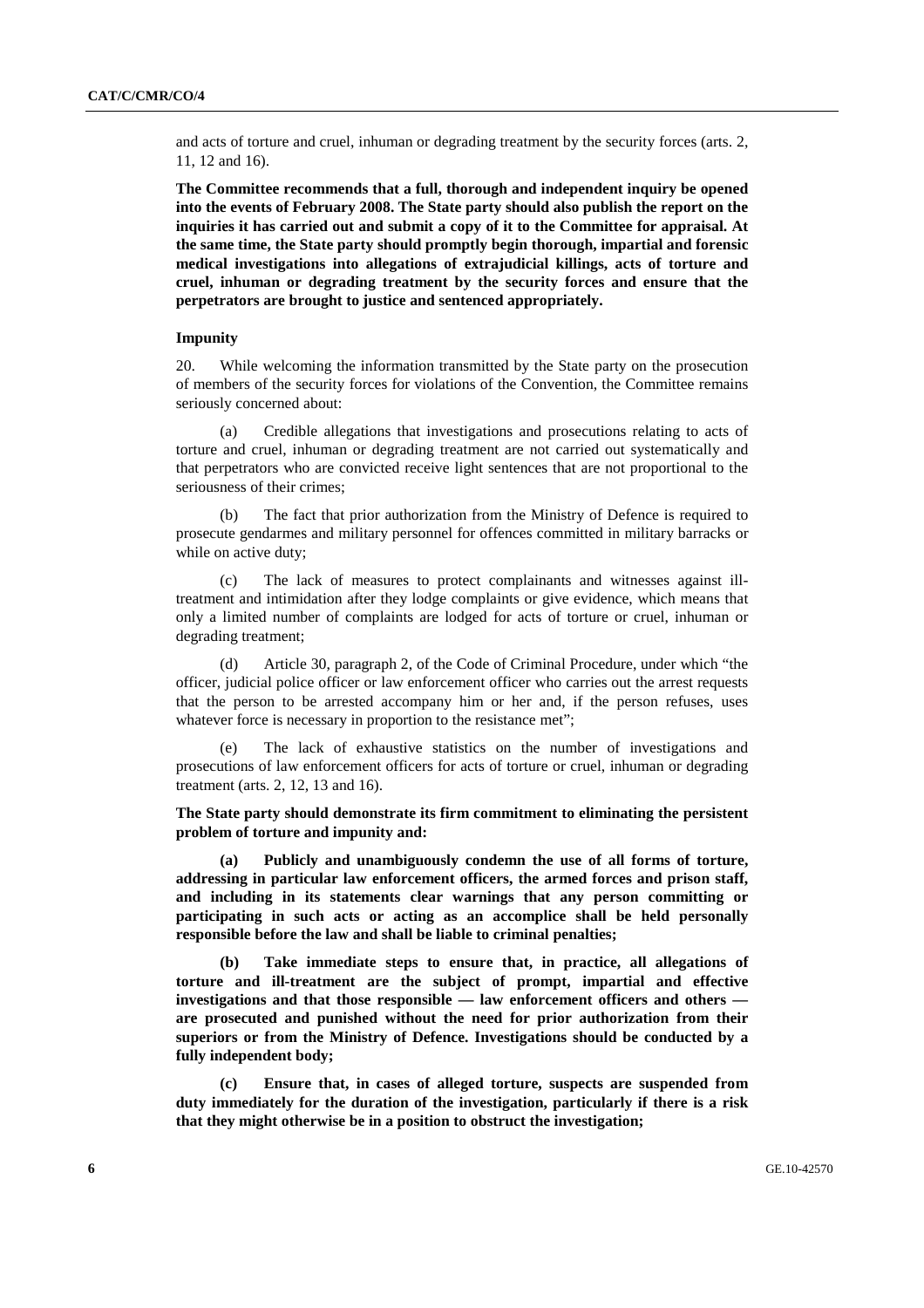**(d) Ensure that, in practice, complainants and witnesses are protected from any ill-treatment and acts of intimidation related to their complaint or testimony;** 

**Revise article 30, paragraph 2, of the Code of Criminal Procedure and ensure that any act of torture and cruel, inhuman or degrading treatment is met with prosecution and the appropriate convictions;** 

 **(f) Compile relevant and comprehensive statistics as soon as possible on complaints, inquiries, legal proceedings, convictions and sentences passed in cases of torture or cruel, inhuman or degrading treatment.**

#### **Constitutional Council**

21. The Committee notes with satisfaction the establishment on 21 April 2004 of the Constitutional Council as the body regulating State institutions. However, it notes with concern that this institution has yet to start work, as its members have not been appointed. It also notes that doubts remain over whether members of the Constitutional Council may renew their terms of office (art. 2).

**The State party should expedite the process of appointing members to the Constitutional Council and ensure that this institution begins its work as soon as possible. It should consider reviewing Acts Nos. 2004/004 and 2004/005 of 21 April 2004 concerning the organization and functioning of the Constitutional Council and establishing the status of its members in order to remove any doubts over the renewal of council members' terms of office.** 

# **Body for monitoring law enforcement agencies or "Police des Polices"**

22. While noting the establishment in 2005 of a Special Police Oversight Division, the so-called "Police des Polices", attached to the Department for National Security, the Committee remains concerned about this institution's lack of independence and objectivity. It is concerned that inquiries into allegations of unlawful acts, including torture or cruel, inhuman or degrading treatment, committed by the police, are carried out by police officials of the Special Police Oversight Division. In this regard, the Committee is concerned that only a few complaints against police officials are admitted, give rise to prompt, impartial and exhaustive investigations, and lead to prosecutions and convictions (arts. 2, 12, 13 and 16).

**The State party should establish a body that is independent of the police and ensure that allegations of torture and other cruel, inhuman or degrading treatment or punishment are the subject of prompt, impartial, thorough and effective investigations.** 

#### **Military justice**

23. The Committee takes note of Act No. 2008/015 on the organization of military justice. However, it is concerned about the degree to which military justice applies to civilians, in cases of offences under legislation on combat weapons, defence, robbery with firearms and all related offences (art. 2).

**The Committee recalls the conventional jurisdiction of military justice, which should be confined to crimes committed in the context of military service, and recommends that the State party review its legislation in order to exclude offences by civilians, including those that contravene legislation on military weapons and sidearms, armed robbery and all related offences, from the jurisdiction of military justice.**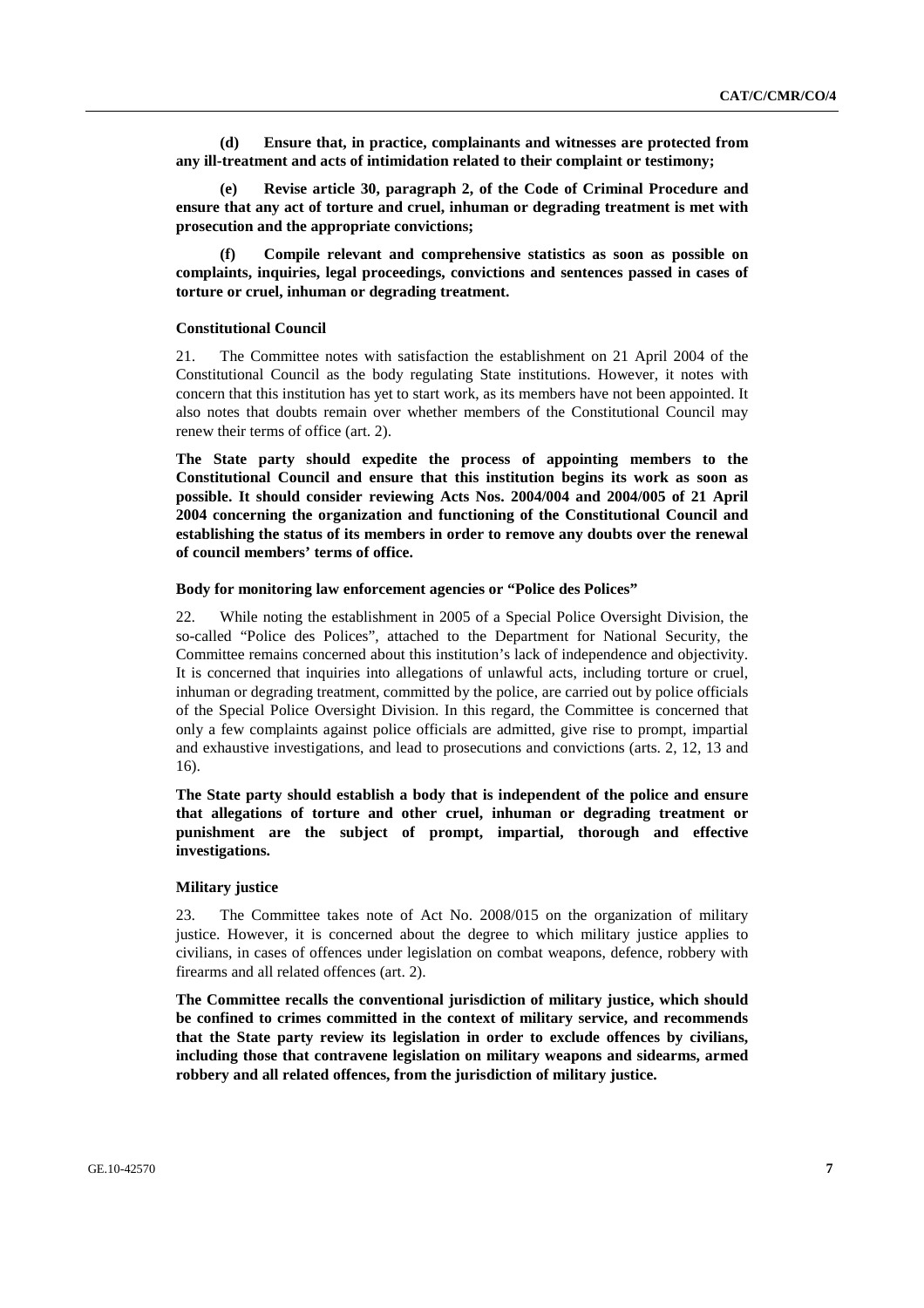### **Terminating criminal prosecutions in the "social interest" or for "public order"**

24. The Committee notes with concern that the current Code of Criminal Procedure contains a provision under which the Ministry of Justice may terminate criminal prosecutions in the "social interest" or for "public order". While noting article 2 of Act No. 2006/022, which specifies the organization and functioning of administrative courts and contains provisions that penalize the abuse of authority, as well as the claim by the State party that this procedure has only been invoked once since it came into force in 2006, the Committee is concerned by the absence of appeals against the decision of the Ministry of Justice, as well as the lack of a definition of the terms in article 64 of the Code of Criminal Procedure (arts. 2, 12 and 13).

**The State party should review the Code of Criminal Procedure in order to ensure that all criminal proceedings lead to the acquittal or conviction of the accused. Any decision by the Ministry of Justice to terminate criminal proceedings, even in the "social interest" or for "public order", should be open to judicial appeal.** 

#### **Acts regarding the state of emergency and the maintenance of law and order**

25. The Committee notes with concern that Act No. 90/047 of 19 December 1990 on the state of emergency is in force. Given the guarantees in article 2, paragraph 2, of the Convention, the Committee notes with concern that the legislation on the state of emergency and Act No. 90/054 concerning the maintenance of law and order allow, under a state of emergency, for periods in police custody of two months, renewable once, and, in cases of banditry, for periods of police custody set at 15 days, also renewable (art. 2).

**The State party should ensure that international principles governing states of emergency are respected, and in particular review the need for maintaining its state of emergency legislation in the light of the criteria laid down in article 4 of the International Covenant on Civil and Political Rights, to which Cameroon has been a party since 1984. The State party should also adhere strictly to the absolute prohibition of torture, in accordance with article 2, paragraph 2, of the Convention, which states that no exceptional circumstances whatsoever, whether a state of war or a threat of war, internal political instability or any other public emergency, may be invoked as a justification of torture.** 

#### **Systematic monitoring of places of detention**

26. The Committee notes the adoption of Act No. 2004/016, which established the National Commission on Human Rights and Freedoms in accordance with the Paris Principles (General Assembly resolution 48/134, annex) and that the Commission has been granted "B" status by the Subcommittee on Accreditation of the International Coordinating Committee of National Institutions for the Promotion and Protection of Human Rights (ICC). Nevertheless, the Committee is surprised that the Commission participated in the consideration of the report of Cameroon as part of the State party's delegation rather than as an independent body. In addition, the Committee notes the low number of prison visits (according to information from the State party and the Commission, the latter visited only eight prisons between 2000 and 2010) and the lack of proper follow-up on the part of the authorities approached by the Commission. The Committee also notes that some NGOs have accreditation enabling them to visit prisons, but is concerned by reported difficulties in gaining access to prisons and the low number of prison visits carried out by NGOs (arts. 2, 11 and 13).

**The State party should provide all the human and financial resources necessary to enable the National Commission on Human Rights and Freedoms to carry out its mandate, and should guarantee its independence. The Committee encourages the**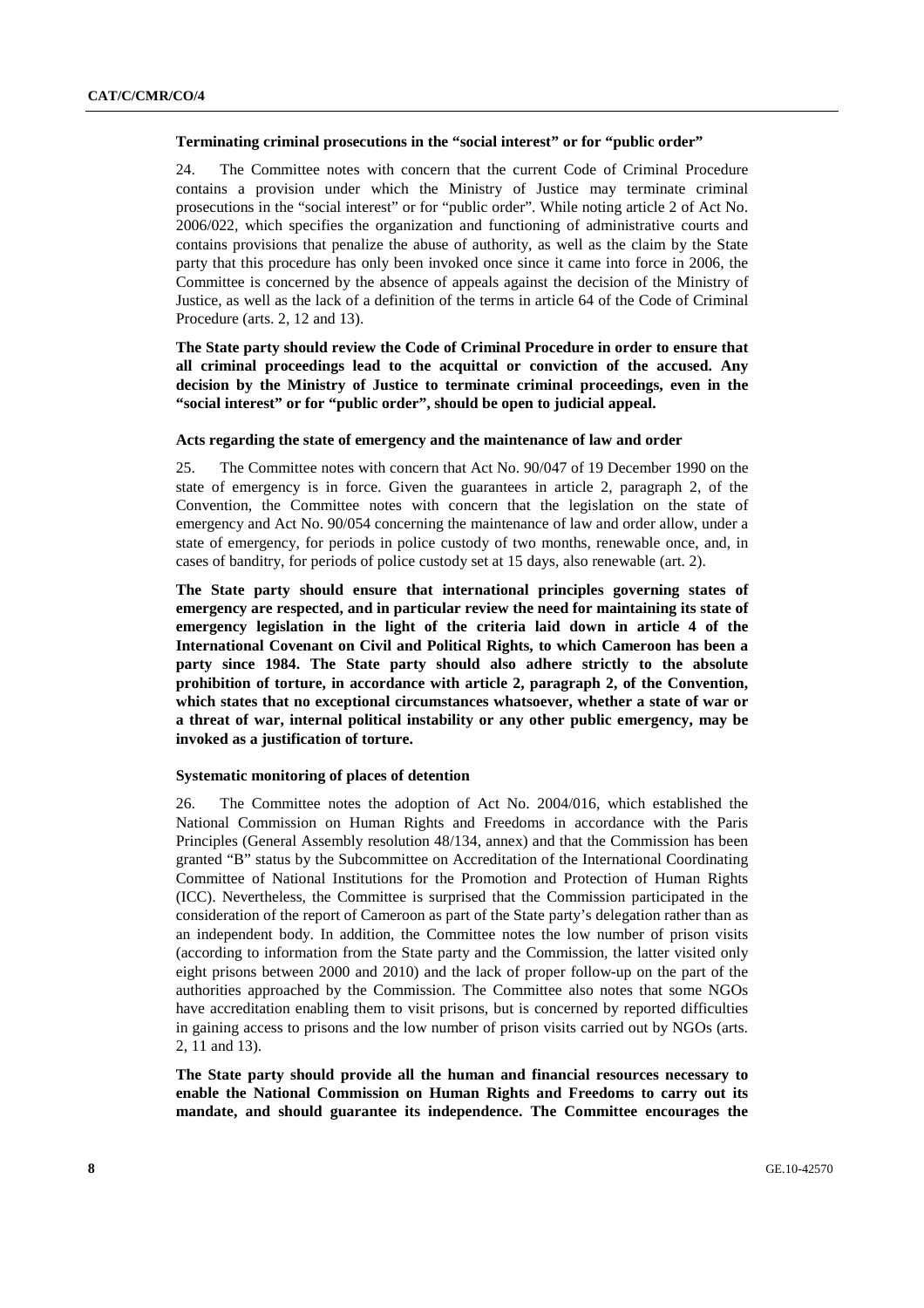**State party to abolish the voting rights of representatives of the Administration on the National Commission on Human Rights and Freedoms. The State party should take all appropriate steps to enable NGOs to carry out periodic, independent, unannounced and unrestricted visits to places of detention.** 

#### **Training on the prohibition of torture**

27. While acknowledging the State party's significant efforts in providing human rights training to State officials, the Committee is concerned that the information, education and training provided to law enforcement officials, prison staff, army personnel, judges and prosecutors are inadequate and do not cover all the provisions of the Convention, in particular the non-derogable nature of the prohibition of torture and the prevention of cruel, inhuman or degrading treatment or punishment. The Committee also notes with concern that medical personnel working in detention facilities receive no specific and comprehensive training based on the Manual on the Effective Investigation and Documentation of Torture and Other Cruel, Inhuman or Degrading Treatment or Punishment (Istanbul Protocol) to detect signs of torture or cruel, inhuman or degrading treatment (arts. 10 and 15).

**The State party should strengthen its training programmes for all law-enforcement and military personnel on the absolute prohibition of torture and cruel, inhuman or degrading treatment, as well as those for prosecutors and judges on the State party's obligations under the Convention. The programmes should include the inadmissibility of confessions and statements obtained as a result of torture. The State party should also ensure that all medical personnel dealing with detainees receive adequate training on detecting signs of torture or cruel, inhuman or degrading treatment, in accordance with international standards as set out in the Manual on the Effective Investigation and Documentation of Torture and Other Cruel, Inhuman or Degrading Treatment or Punishment (Istanbul Protocol).** 

#### **Non-refoulement**

28. The Committee welcomes Cameroon's stance on refugees but regrets that the implementing decree of Act No. 2005/006 of 27 July 2005 on the status of refugees has not yet been adopted. It is concerned about the power of officials at border crossings to turn away persons judged to be undesirable and to decide on whether or not a person may enter the State party's territory. It also regrets the lack of information on legal remedies aimed at ensuring that such persons are not in real danger of being subjected to torture or cruel, inhuman or degrading treatment or punishment in the receiving country, or subsequently being deported to another country in which they would be in real danger of being subjected to torture or cruel, inhuman or degrading treatment or punishment (art. 3).

**The Committee recommends that the State party adopt, as a matter of urgency, the implementing decree of Act No. 2005/006 of 27 July 2005 on the status of refugees. The State party should also revise its current procedures and practices in the area of expulsion, refoulement and extradition in order to fulfil its obligations under article 3 of the Convention.** 

# **Practices harmful to women**

29. The Committee reiterates its previous concluding observations on the subject of harmful practices such as female genital mutilation and breast ironing in some parts of the country and among refugees in Cameroon. The State party has not taken sustained and systematic action to eliminate these practices (CAT/C/34/Add.17, para. 11 (c)) (arts. 1, 2, 10 and 16).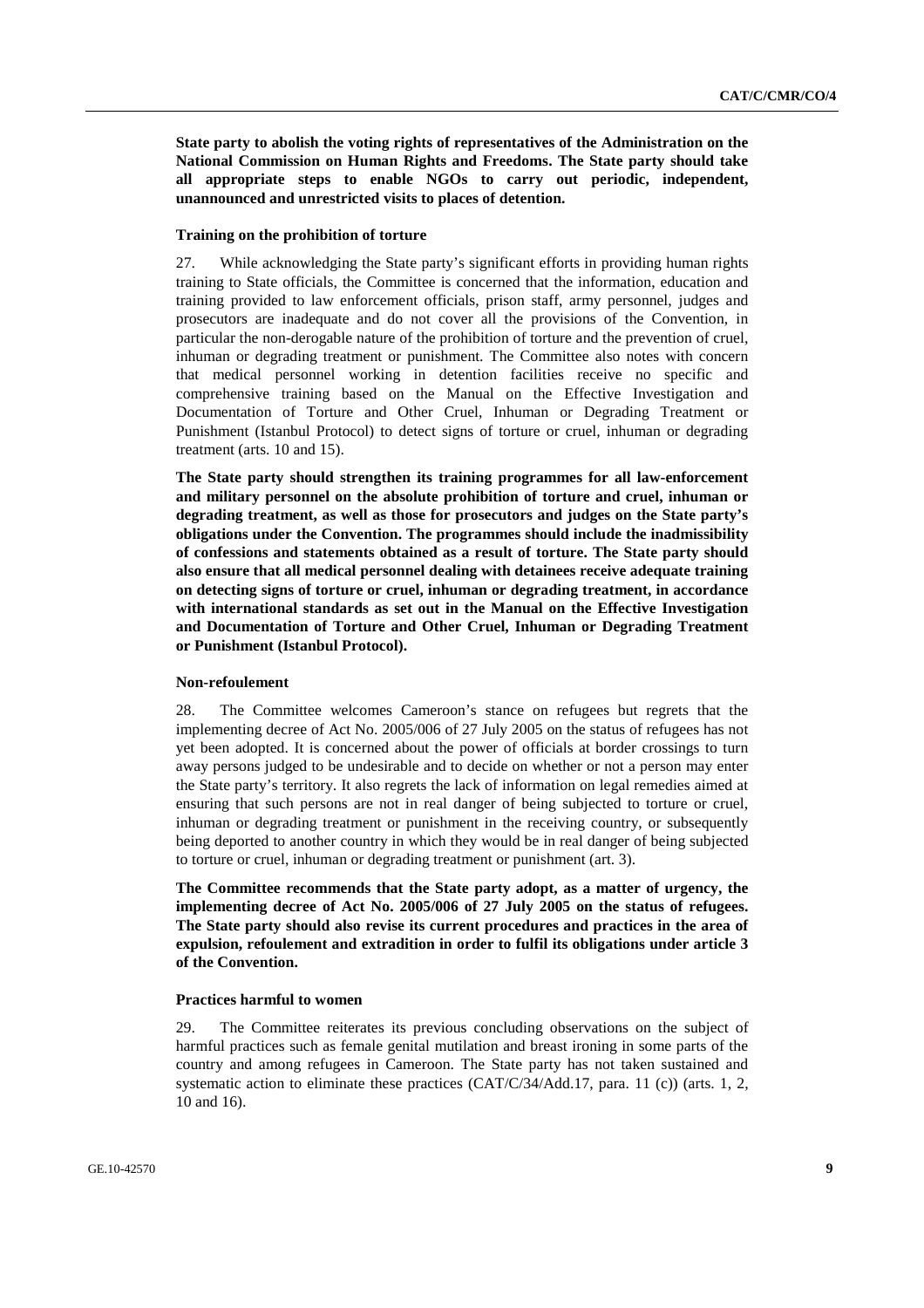**The Committee recommends that the State party pass legislation to prohibit female genital mutilation and other harmful traditional practices, in particular breast ironing, no matter what the circumstances, and to ensure its effective enforcement. It also urges the State party to devise programmes to offer alternative sources of income to those who earn their living by performing female genital mutilation and other harmful traditional practices. It should also step up efforts, through information programmes, to raise awareness and educate both women and men regarding the pressing need to put an end to the practices of female genital mutilation and breast ironing.** 

## **Violence against women**

30. The Committee is concerned about the high rate of violence against women and girls, especially the widespread domestic violence that continues to go unpunished. In addition, it reiterates its previous recommendation, in which it encouraged the State party to amend its legislation to end the exemption from punishment of rapists who marry their victims, where the victims were minors when the crime was committed (CAT/C/CR/31/6, para. 11 (d)) (arts. 1, 2, 10 and 16).

**The Committee recommends that the State party raise public awareness, through information and education programmes, of the fact that all forms of violence against women and girls constitute a violation of the Convention. The Committee urges the State party to ensure that violence against women and girls, including domestic violence, rape (even marital rape), and all forms of sexual abuse, is made a criminal offence, that perpetrators are prosecuted and punished and that their victims are rehabilitated, and that female victims of violence may seek immediate redress, protection and compensation. In addition, the Committee urges the State party to remove any impediments to access to justice by women and girls and recommends that legal assistance be made available to victims of violence. Moreover, the Committee reiterates its previous recommendation on the amendment of legislation that exempts from punishment rapists who marry their victims.** 

# **Collection of statistical data**

31. The Committee notes that it did receive some statistical data but regrets the lack of detailed disaggregated data on complaints, investigations, prosecutions and convictions in cases of torture and cruel, inhuman or degrading treatment attributed to members of the security forces, as well as on trafficking in persons, domestic violence and sexual violence (arts. 1, 2, 12, 13, 14 and 16).

**The State party should establish an effective system for collecting statistics to allow monitoring of the national implementation of the Convention, especially on complaints, investigations, criminal prosecutions, convictions and compensation paid in cases of torture and ill-treatment, violence among prisoners, trafficking in persons and domestic and sexual violence. The Committee realizes that the collection of personal data raises sensitive confidentiality issues, and emphasizes that appropriate measures should be taken to avoid misuse of data.** 

32. The Committee takes note of the State party's response to the recommendation made in the course of the universal periodic review that it ratify the Optional Protocol to the Convention against Torture and Other Cruel, Inhuman or Degrading Treatment or Punishment and that it set up a national preventive mechanism (A/HRC/11/21/Add.1, Recommendation 76 [1]), and encourages it to take all the necessary steps to ratify it as soon as possible.